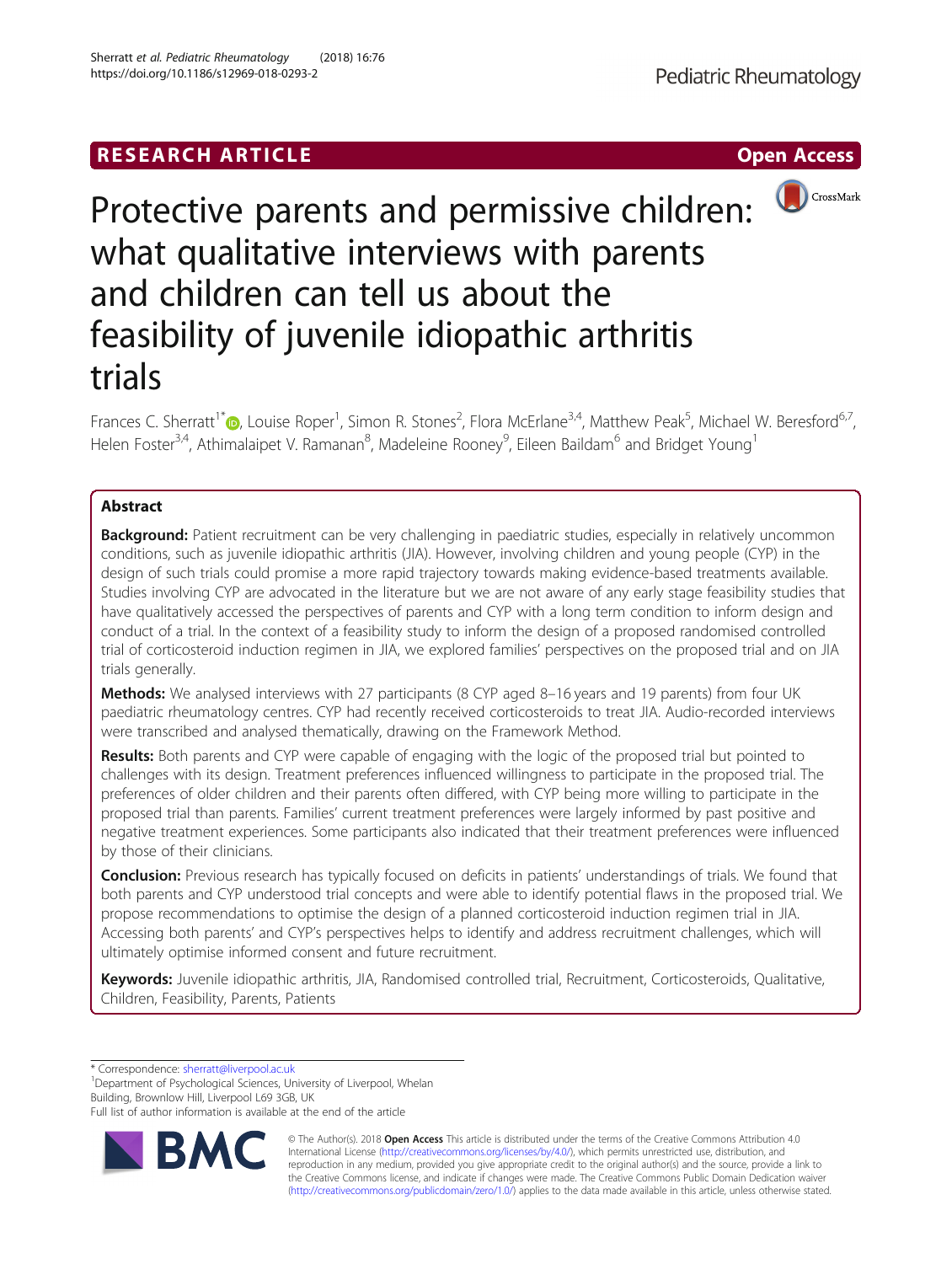# <span id="page-1-0"></span>Introduction

Juvenile idiopathic arthritis (JIA) refers to a collection of inflammatory arthritides (commonly divided into several subtypes) with symptom onset at, or before the age of 16 years [[1](#page-7-0)]. There has been a recent increase in the number of JIA randomised controlled trials [[2\]](#page-8-0). Recruitment is crucial to the success of such trials, and poor recruitment can inflate costs [\[3\]](#page-8-0), result in underpowered trials, and lead to potentially effective interventions being abandoned or delayed [[4\]](#page-8-0). Approximately 45% of UK multi-centre trials do not achieve their original recruitment target, often resulting in costly recruitment extensions [[5\]](#page-8-0).

Patient recruitment can be especially challenging in paediatric studies, and in relatively uncommon conditions, such as JIA [\[6,](#page-8-0) [7](#page-8-0)]. Compared with trials in adult rheumatology, consent seeking can be more complex due to the need to involve both child and parents in enrolment decisions [[8\]](#page-8-0), and some drug treatments may be poorly tolerated by younger children [[9\]](#page-8-0). Innovative trial methodology and involving parents and children and young people (CYP) in the design of JIA trials promises a more rapid trajectory towards making evidence-based treatments available to young patients [[10,](#page-8-0) [11\]](#page-8-0).

Increasingly, researchers are using qualitative methods to explore patients' views of trial feasibility, and to proactively identify and address problems that may otherwise undermine a trial [[12](#page-8-0), [13\]](#page-8-0). Early stage feasibility studies, without a randomised component, are a distinct subtype of feasibility study. These are often used to resolve fundamental questions, such as which treatments to compare, or uncertainties about the 'in principle' acceptability of a trial to patients and recruiters before committing resources to a pilot or full randomised trial.

Although studies involving CYP are advocated in the literature [\[14,](#page-8-0) [15\]](#page-8-0), we are aware of only one early stage feasibility study that has qualitatively investigated perspectives of both parents and CYP to inform the design and conduct of a trial [\[14](#page-8-0)]. This recent study focused on the experiences of CYP with acute osteomyelitis or septic arthritis, whereas the current study explored the perspectives of CYP with JIA. JIA is a long term condition, CYP with JIA may find the prospect of trial participation especially challenging due to preferences arising from their ongoing experiences of the condition and different treatments [\[15](#page-8-0)]. Research is needed to shed light on such issues. This article explores what an early phase qualitative feasibility study, involving interviews with both parents and CYP, can tell us about the viability of a proposed JIA trial of corticosteroid induction regimens. We also report on the wider barriers and opportunities for recruitment in JIA trials.

# **Methods**

We adopted a qualitative approach involving semi-structured interviews. Qualitative research provides in-depth insights on participants' experiences and perspectives. Such studies are typically characterised by smaller sample sizes but rich, voluminous data [\[16](#page-8-0)]. Qualitative research has been used to identify and address key uncertainties in planning and designing proposed trials for adult patients [\[12\]](#page-8-0). Semi-structured interviews are a qualitative research method well suited to exploring the perceptions of patients regarding complex and sensitive issues [\[17](#page-8-0)], as these enable families to raise matters of importance to them, and for interviewers to inform families about trials and clarify any misunderstandings.

A Research Ethics Committee in the North East of England (The North East – Newcastle and North Tyneside 2) approved this study (16/NE/0047).

# Participant selection

Within four UK paediatric and adolescent rheumatology centres, clinicians approached families of children and young people who met the eligibility criteria (Table 1), briefly described the study and requested verbal permission for a researcher to contact families. Children and young people had a confirmed diagnosis of JIA in line with current guidance [[1,](#page-7-0) [18\]](#page-8-0). FS and LR, both experienced in qualitative research in health settings, conducted the interviews after seeking informed consent from parents and assent or consent from CYPs. Interviews took place from August 2016 to March 2017 and were audio recorded and transcribed. The research team monitored sampling characteristics to ensure these were inclusive of patients of varying ages, and of families from a range of treatment centres and socioeconomic backgrounds. Sampling for interviews ceased when data saturation was reached, that is, when further interviews were no longer contributing new information [\[19\]](#page-8-0).

# Interview protocol

Semi-structured, topic-guided interviews (Additional file [1](#page-7-0): Appendix A) were conversational to allow participants to raise and reflect on matters of concern to them. While we interviewed all parents regardless of their child's age, only children aged eight years and over were interviewed. We developed separate topic guides for

Table 1 Inclusion criteria for qualitative interviews with families

Inclusion criteria

<sup>•</sup> CYP ≤ 16 years.

<sup>•</sup> CYP has received a clinical diagnosis of JIA.

<sup>•</sup> CYP has recent experience (≤ 12 months) of at least one of four corticosteroid delivery routes: (a) oral prednisolone (tablets); (b) intravenous methylprednisolone (IV); (c) intra-articular injection(s) (IACI), or; (d) intra-muscular injection (IM).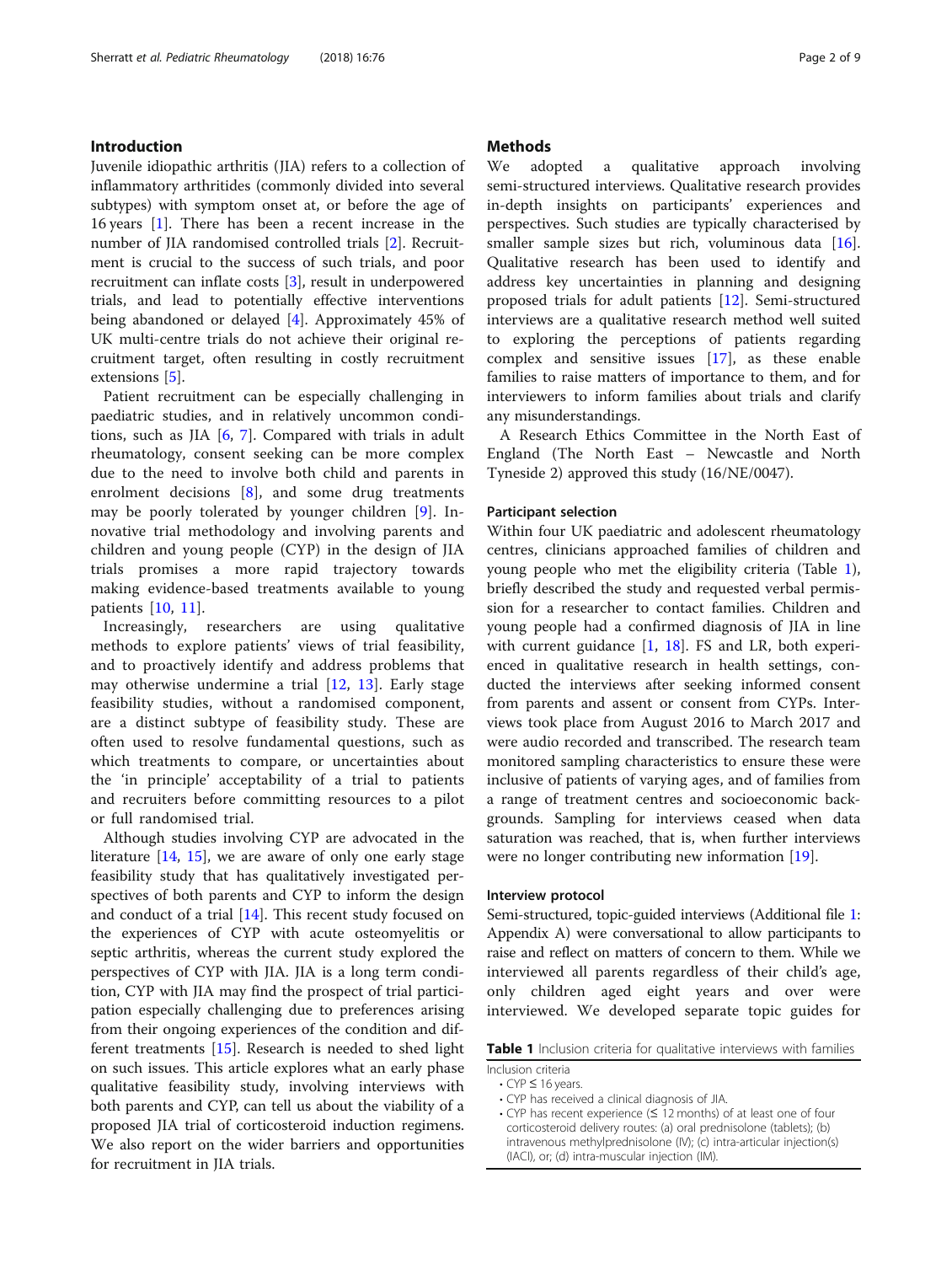parents, children (8–12 years), and young people (13– 16 years), and adapted these throughout the study, guided by the ongoing analysis. We also developed stimulus materials to facilitate the interviews, including a video, a flow chart illustrating the proposed trial, and prompt cards detailing potential benefits and side effects of the four corticosteroid delivery routes (Additional file [2](#page-7-0): Appendix B). Consultant paediatric rheumatologists advised on the development of the prompt cards. These cards listed key points about the delivery routes that the rheumatologists perceived relevant to patients and families. The cards were intended to facilitate discussion in the interviews, rather than to provide an exhaustive list of benefits and side effects of the delivery routes.

In brief, the proposed trial was described to participants as comparing four corticosteroid delivery routes (hereon referred to as treatments): (a) oral prednisolone (referred to herein as tablets); (b) intravenous methylprednisolone (IV); (c) intra-articular injection(s) (IACI), and; (d) intra-muscular injection (IM). These four treatments are widely used in clinical practice for JIA, although the only informative evidence-base of effectiveness and efficacy is for IACI [[20,](#page-8-0) [21](#page-8-0)]. Referring to the prompt cards the interviewer described the four delivery routes to families, including the process of delivery (e.g. duration) and potential pros and cons. While a trial could help to establish which of the treatments is most effective in treating JIA, the feasibility of such a trial is uncertain.

## Qualitative analysis

We drew on The Framework Method [[16\]](#page-8-0), an approach to the thematic analysis of qualitative of data [\[22](#page-8-0)], and used NVivo 10 to assist with data indexing and coding [[23\]](#page-8-0). FS, LR and BY initially read a selection of transcripts and discussed the developing analysis. FS and LR double-coded approximately 10% of transcripts, discussing divergences and their resolution, leading to the development of a preliminary coding framework. Remaining transcripts were coded by either FS or LR and further analysis meetings were organised involving the research team (BY, LR, and FS) throughout the course of analysis to discuss convergences and divergences, identify quotes for report writing, and review data saturation.

In quantitative research, numbers contribute to the persuasive "power" of the findings, whereas, in qualitative research, the words of participants enable the reader to judge whether the research team's interpretations of the data are grounded in the experience of the participants [[24](#page-8-0)]. The research team selected participant quotes for this report to illuminate and explicate the researchers' synopsis of the themes identified through systematic data analysis [\[25,](#page-8-0) [26](#page-8-0)]. A draft report of the analysis containing extensive data extracts was circulated to the wider study team. This enabled investigator triangulation helping to 'test' and refine the analysis. Participants were sent a summary of the study findings.

# Results

# **Participants**

All 26 eligible families identified by clinicians agreed to researcher contact. Of these, nine could not be contacted and two declined. Twenty-eight participants from 15 families completed or attempted an interview (58% response rate), comprising nine patients and 19 parents (Table [2\)](#page-3-0). In one of the 28 interviews, we were unable to sufficiently engage the patient (C8) in discussing the concepts that we wished to explore. As no meaningful data were obtained this patient's interview was not transcribed or analysed, although his parents' interview was. Another patient's interview (C11) was unusually short (six minutes) as the family had limited time but her parent was interviewed and child and parent interviews were analysed. Excluding the outlier interview (C11), interviews lasted from 23 to 76 min (Median =  $43$  $[IOR = 35-54]$  minutes).

Participants were interviewed in their homes  $(n = 9)$ , in a private setting in the paediatric rheumatology clinic  $(n = 4)$ , in a parent's workplace  $(n = 1)$  or by telephone  $(n = 1)$ . Of the nine CYP, two were interviewed jointly with their parents, while seven were interviewed separately. Of 19 parents, 14 were interviewed separately while five were interviewed with their child present, including the two noted above, and three parents whose children were  $\leq$  7 years and ineligible for interview.

As Table [2](#page-3-0) shows, CYP's ages ranged from 1 to 16 years, and most were female ( $n = 9/16$ , 56%). One family had two CYP with JIA. All but two families  $(n = 13/15)$ had experienced at least two treatments, and most CYP had established JIA with a recent disease flare ( $n = 10/16$ ). IACI was the most common treatment experienced  $(n = 14/16)$ . While the inclusion criteria stated that patients needed to have had corticosteroids within the past 12 months (see Table [1\)](#page-1-0), all families reported that patients were treated within the past 6 months and almost a third  $(n = 4/15)$  were actively receiving at least one corticosteroid treatment at the time of interview. We obtained families' postcodes wherever possible and used the Indices of Multiple Deprivation (IMD), a measure of socio-economic status, to inform sampling and ensure representation from all socio-economic groups: 6/13 (46%) families lived in areas of high deprivation (IMD decile 1–3), 5/13 (38%) in areas of moderate deprivation (IMD decile 4–6), and 2/13 (15%) in the least deprived (IMD decile  $7-10$ ) areas of England [\[27\]](#page-8-0).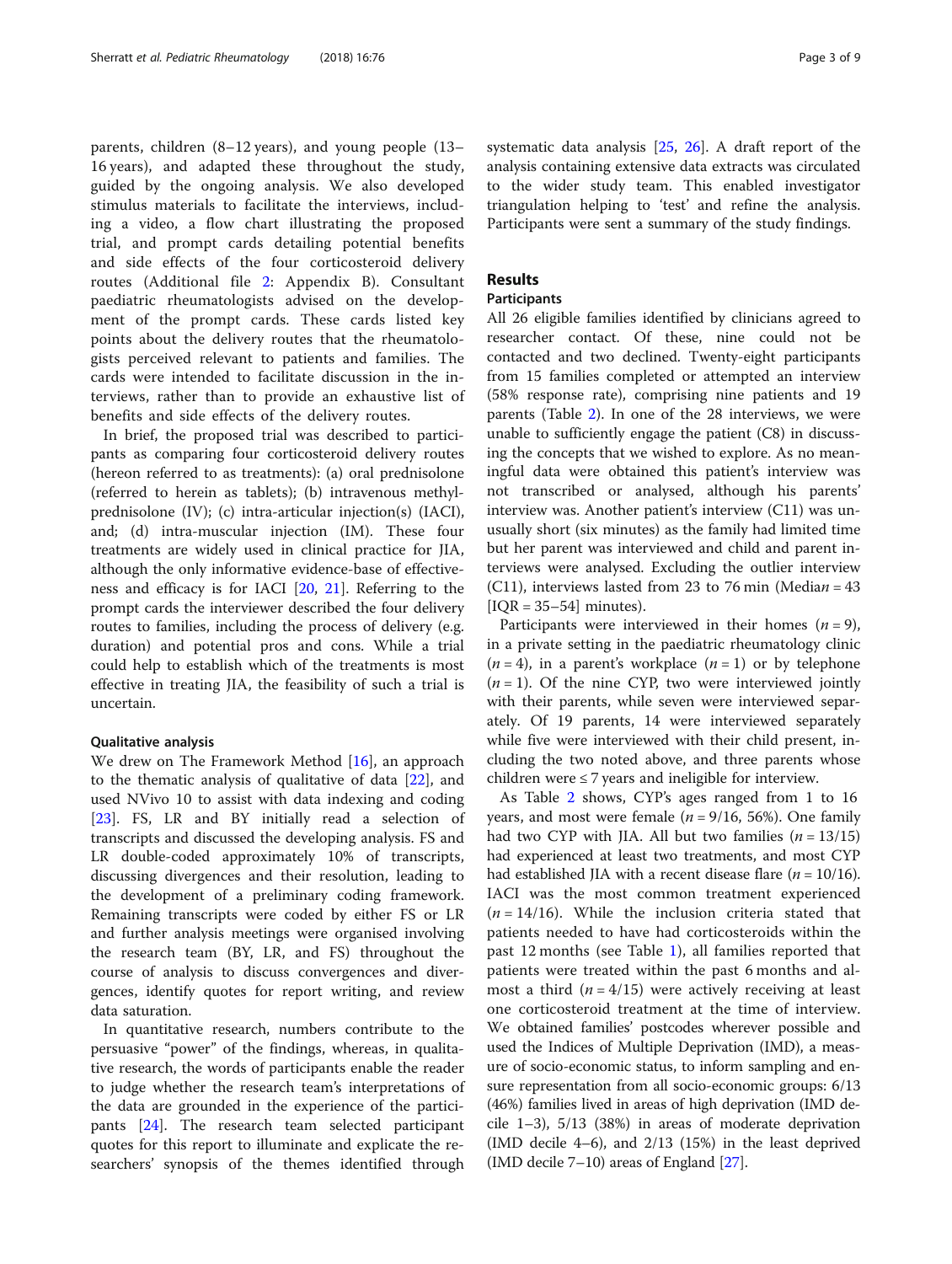| Family<br>number | Parent<br>interviewed | Child/young<br>person's age | Child/young person's JIA<br>status (reported by clinician) | Treatments experienced by the child/young person <sup>b</sup> |                        |    |              |
|------------------|-----------------------|-----------------------------|------------------------------------------------------------|---------------------------------------------------------------|------------------------|----|--------------|
|                  |                       |                             |                                                            | Tablets                                                       | $\mathsf{I}\mathsf{V}$ | IM | <b>IACI</b>  |
| 1 <sup>a</sup>   | Mo, Fa                | $11 - 13$                   | Flare                                                      | ✓                                                             | ✓                      |    | $\checkmark$ |
| $\overline{2}$   | Mo                    | $5 - 7$                     | Flare                                                      | √                                                             |                        |    |              |
| 3 <sup>a</sup>   | Mo                    | $14 - 16$                   | Flare                                                      | ✓                                                             | √                      |    |              |
| 4 <sup>c</sup>   | Mo, Fa                | $1-4, 5-7$                  | Diagnosis, Flare                                           | √                                                             |                        |    |              |
| 5                | Mo                    | $1 - 4$                     | Diagnosis                                                  |                                                               |                        |    |              |
| 6                | Mo                    | $5 - 7$                     | Diagnosis                                                  | ✓                                                             |                        |    |              |
| $\overline{7}$   | Mo, Fa                | $1 - 4$                     | Diagnosis                                                  |                                                               |                        |    |              |
| 8 <sup>a</sup>   | Mo, Fa                | $8 - 10$                    | Flare                                                      | ✓                                                             |                        |    |              |
| 9 <sup>a</sup>   | Mo                    | $11 - 13$                   | Diagnosis                                                  |                                                               |                        |    |              |
| 10 <sup>a</sup>  | Mo                    | $14 - 16$                   | Flare                                                      | √                                                             |                        | ✓  |              |
| 11 <sup>a</sup>  | Mo                    | $8 - 10$                    | Flare                                                      |                                                               |                        |    | ✓            |
| 12 <sup>a</sup>  | Mo                    | $11 - 13$                   | Diagnosis                                                  | ✓                                                             | √                      |    |              |
| 13 <sup>a</sup>  | Mo                    | $14 - 16$                   | Flare                                                      |                                                               | ✓                      |    |              |
| 14 <sup>a</sup>  | Mo                    | $14 - 16$                   | Flare                                                      |                                                               |                        |    |              |
| 15               | Fa                    | $14 - 16$                   | Flare                                                      | ✓                                                             |                        |    |              |

<span id="page-3-0"></span>Table 2 Characteristics of participants in the study

 $Mo = Mother, Fa = Father, Tablets = Oral prednisolon, W = Intravenous methylprednisolon, JM = Intra-muscular injection, IACI = Intra-articular injection(s). JIA status$ as reported by clinician

<sup>a</sup>Families where the child/young person was also interviewed, <sup>b</sup>Reported by parents, <sup>c</sup>Family with two children with JIA

# Willingness to participate: Protective parents and permissive children

Participant is indicated ( $Mo = mother$ ,  $Fa = father$ , or  $C =$ child) with family number (see Table 2 for family number reference). Patients' age categories are provided (e.g. 14-16y). Ellipsis (...) indicate omitted text and square brackets indicate explanatory text.

Families recognised the need for JIA trials and some expressed enthusiasm for the proposed trial: "I would [participate] 'cause I've always been up for like helping with research  $(Mo2_5-7y)$ "; "It is a very good topic to actually do a research on […] it's one that's needed because there are many ways of [delivering] steroids" (C3\_14-16y). CYP often suggested that participation in the proposed trial could be of benefit to either themselves or others: "I'd try it [the trial], yeah… It seems fine... If it's going to help, it's going to help"  $(C14_14-16y)$ .

How CYP and parents perceived randomisation influenced their views of the trial. For the most part, both parties appeared to grasp the rationale for randomisation as a means to avoid bias: "I do think it will be best if it's chosen by a computer because some patients might be biased." (C3\_14-16y). However, at times some parents struggled to reconcile randomisation with a need to trust in clinicians' expertise: "I'd go with just whatever's the best one and that's why, that's why I'm trusting [the doctors] to get her better… I wouldn't be comfortable with

the computer randomly selecting what would be the best course of treatment for her." (Fa15\_14-16y).

Others struggled to reconcile randomisation with their need as parents to have confidence in the care being provided for their child: "We were told the steroid injections would help her, so that sort of put confidence in us. But for someone to say we're not quite sure which one the best one is, so we're going to do it randomly, I think that would put a lot of sort of discomfort in us."  $(Mo7_1-4y)$ . In contrast, only one young person was opposed to participating in the proposed trial, rejecting randomisation in favour of a clinician-informed treatment: "I would have said no because... the doctor needs to tell you what's best for you and not a computer because a computer doesn't know that." (C12\_11-13y).

The comments of other CYP indicated they were open to participating and some expressed a degree of nonchalance to their treatment being randomised as part of research participation: "I'd be like 'It's been happening for this long, I don't care anymore, you can do whatever, do anything with my body, it's alright!'" (C13\_14-16y). In some of the joint interviews, CYP were more permissive about research than their parents and suggested that they would be more willing to participate in such a trial:

C13: [At diagnosis] I haven't experienced any of them [treatments] so far so it wouldn't hurt to try any of them…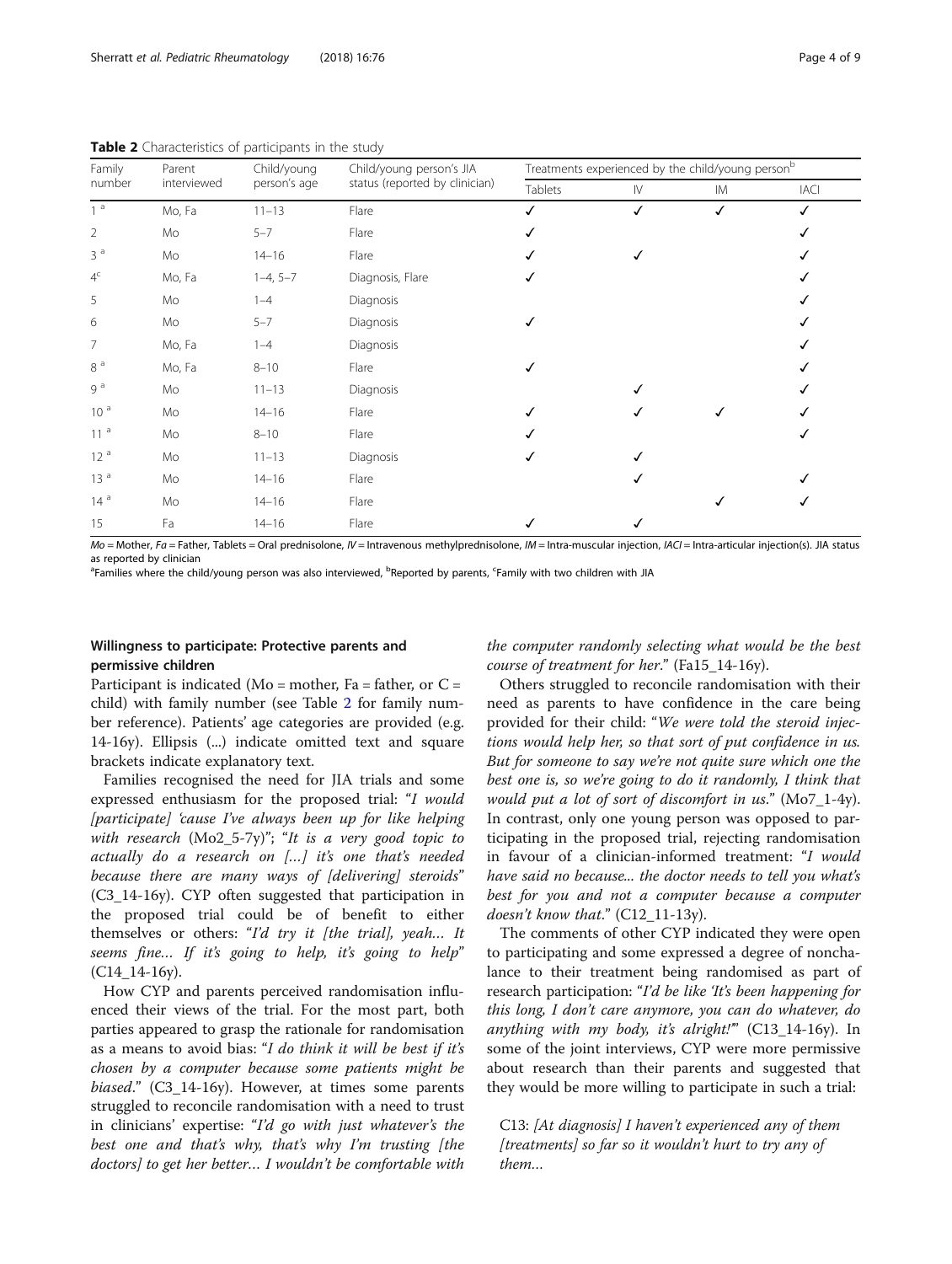Mo13: I think I might have been a little bit more concerned 'cause I think I would want, at the beginning when we didn't know a lot about it, I think I would have been thinking, oh no, I need to have the consultant say what's best for him. (14-16y)

This permissive attitude among CYP may have been founded in part on feeling confident that clinicians would always prioritise their care over the trial: "I'd probably take part in it just to like help the research and, 'cause I think if something didn't work on me I know that… they'd just put me on something else like in the end."  $(C9_11-13y)$ .

## Barriers and facilitators to participation

Our analysis identified several potential recruitment barriers and facilitators to the proposed trial, some of which were voiced by parents but not CYP and vice versa. For example, some parents questioned or remarked on the number of visits to clinic that the proposed trial would entail, noting that it was already challenging to attend clinic appointments due to work or school commitments. Parents thereby implied that their willingness to participate would hinge on the convenience or otherwise of the trial: "Would that entail, mean more hospital visits though, to do this trial? 'Cause obviously with work we'd be struggling, it depends how often that would be." (Mo2\_5-7y). Some CYP acknowledged these factors but did not suggest that this would be a barrier to participation: "Mam doesn't really mind going to the hospital and that, because obviously she does it because it helps me." (C14\_14-16y).

### Past treatment experiences

Families spoke of their experience of different treatments over numerous disease flares since diagnosis. This experience heavily influenced their views on the proposed trial and their willingness to participate. Reflecting on a treatment that "had worked", one mother indicated that she would like her child to receive the same treatment if they experienced a future flare-up: "When you're first diagnosed you will try any of the medication, but now we know what works for [my child] I would want to stick with that." (Mo14\_14-16y). Conversely, on realising that joining the trial could mean her child receiving a treatment that had previously "not worked", another mother questioned the logic of offering the same treatment in the context of a trial: "If it's not worked this time, what makes them think it's going to work the second time?" (Mo6\_5-7y). That is, parents struggled to see the logic behind randomising a child to a treatment that they had previously experienced as ineffective, and this was an important issue they would want clinicians to address should such a trial be offered to them.

C12: I'd rather [have IV].

identified:

- Mo12: You'd rather have [IV] than just have a needle in your bum? I think I'd rather have the needle in my bum than be sat here.
- C12: Wouldn't [IM] hurt? That would hurt more surely?
- Mo12: … well you've had to come here for three days [for IV].
- C12: It doesn't bother me. It's like an hour on this and then it's done.  $(11-13y)$
- Mo13: … to me, [IM] would be a lot less painful going in your butt 'cause you've got that little meatiness, do you know, something to put it in.
- C13: Any muscle anywhere else I probably would have been fine. Like you could just stick it in my thigh or something that's okay but I don't want to have to get the moon out for you. (14-16y)

Some CYP were receiving corticosteroids at the time they were interviewed. Despite being unable to assess the effect of the current treatment in reducing symptoms at that point in time, one young person explained that he preferred his current treatment over other treatments, even ones he had not been prescribed: "I'd say [I prefer] this one... because my experience right now… I feel quite, quite fine on this. Probably [would then have] tablets since I haven't experienced those  $[tablets]$ " (C13\_14-16y), implying that treatment side effects also weighed heavily in his treatment preferences.

CYP with multiple affected joints often received corticosteroids via several delivery routes, either simultaneously or consecutively, which made it difficult for them and their parents to differentiate the effect of an individual treatment: "I don't know [which is best] because like I feel like the intravenous and the tablets go along with each other in a way because I'm on both at the minute." (C12\_11-13y). Most families also had experience of non-corticosteroid treatments for JIA, such as other immunosuppressive medication, hydrotherapy, or physiotherapy, and some were concerned about the possibility that interactions between corticosteroid and non-corticosteroid treatments could jeopardise the validity of the proposed trial's findings if non-corticosteroid treatment effects were not controlled for: "The challenge is that they don't have this treatment independently of other things, do they? It's always combined with something else or it has been in our experience. So, it'll be steroids plus something else." (Mo10 14-16y). Some parents also queried whether they could continue with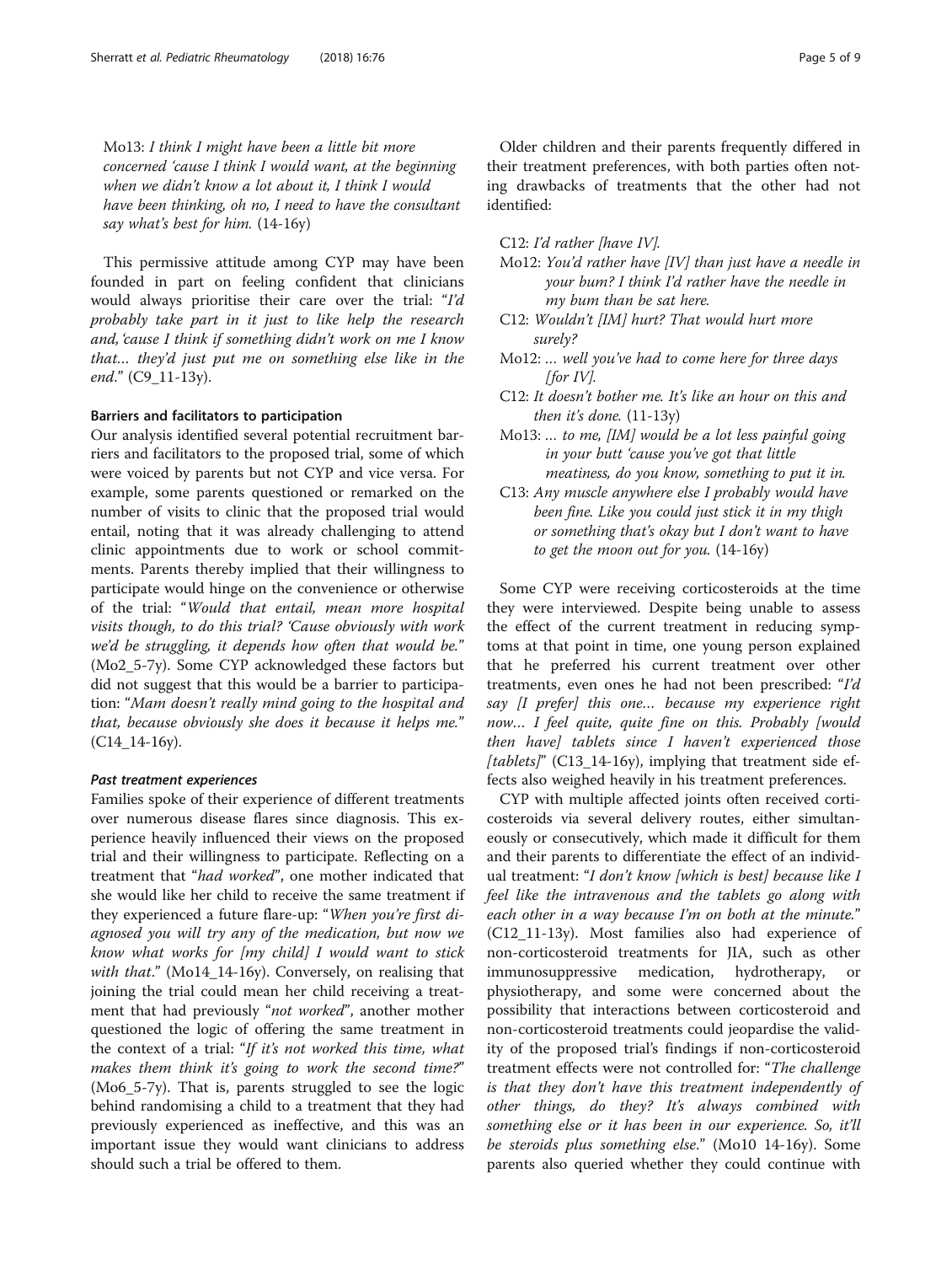existing treatments if their child was to participate in a trial of corticosteroids: "I don't know, would they stop the methotrexate or would they just carry it on?" (Mo4 1-4y, 5-7y). These illustrate further issues that clinicians would need to address when inviting families to take part in JIA trials.

# Perceived treatment suitability

While families did not view any one of the four delivery routes as unsuitable overall to be evaluated in the proposed trial, they did perceive certain treatments as more or less acceptable for certain CYP. Families held these views even when they did not have direct experience of the treatment concerned. Parents believed that treatment suitability depended on a child's age. For example, a mother anticipated that her eight-year-old would not tolerate IV: "He's not going to want to stand there for hours… I would imagine if he got lots and lots of flare-ups, and he is older and he understands it, I can see the logic behind that." (Mo11 8-10y). While a child's age seemed important to parents in making decisions about treatments, and therefore in designing the trial, CYP did not comment on this.

Both parents and CYP believed that treatments varied in their suitability for different patient groups or JIA subtypes. For example, one child suggested that IV is more suitable when a child has more than one joint affected: "If you have a flare and it doesn't just affect one joint, then  $[IV]$ , it'd kind of help you more."  $(C9$ 11-13y). Similarly, a mother of a child with localised JIA echoed the view that treatments varied in their suitability for different JIA subtypes and implied that IV could also be potentially harmful for her child due to its systemic nature: "The intravenous one would affect the whole body, so I don't know whether that would be a good thing or not. I've never experienced that, we've only ever had the joint injections." (Mo2 5-7y). Parents and some children therefore struggled to see the logic of a trial in which they might receive a treatment, that, based on their knowledge of JIA and how treatments worked, was ill suited to their subtype of JIA.

## Being approached about research at diagnosis

Given the powerful influence of past treatment experiences on current treatment preferences, it was unsurprising that most participants were more comfortable with the idea of participating in the trial if invited at diagnosis when treatments would be new to families: "[We would participate] at the beginning when he had it, probably it will be different but now, no way… we had such a big, big problems with his injection..." (Mo8\_ 8-10y). Nevertheless, there were some exceptions. Several parents recalled the emotional upheaval of learning that their child had a life changing condition and their

strong desire for certainty at that time. One mother explained that if she was asked to enter her child into a trial in the aftermath of diagnosis: "I'd probably say 'Not yet''' (Mo9\_ 11-13y).

CYP did not view trial recruitment at diagnosis to be problematic, again pointing to divergence in the views of the two parties. Overall, parents often described their children as resilient and CYP themselves rarely described the emotional upheaval of receiving a diagnosis but they did reflect on how the diagnosis had affected their parents:

I: What was it like being told about having arthritis? C9: I don't know, I think I took it a bit better than my mum, 'cause mums are mums, so they get a bit worried. (11-13y)

# Families' accounts of clinicians' treatment preferences

Both parents and CYP referred to the relationships they had with their clinician and how they trusted them to accurately inform them about treatments and provide them with optimal care: "The doctors have been so good… I've got to trust what they are telling me and what they think is best" (Fa15 $\_$  14-16y).

I: Who do you think would be the best person to give you more information about the research study? C1: Probably doctors and that so you know it's true, in case like random people just say this works. (11-13y)

Families spoke about treatment preferences that their clinician had voiced when making recommendations about treatment during routine consultations and that clinicians' preferences too depended on a child's age, medical history and JIA subtype: "And age thing as well, and how long they've had [JIA]. Because [the doctor] tends to do it with their age doesn't she?" ( $Mol_{11}$  11-13y). Participants indicated that clinician treatment preferences influenced their perception of treatment efficacy and suitability: "Probably the joint injections [would be best] 'cause [the doctor] said they work better 'cause it's straight into the joint." (C9\_11-13y).

# **Discussion**

This is the first, pre-trial qualitative feasibility study that has involved both parents and CYP with a long term condition. Although studies involving CYP are advocated in the literature [[14,](#page-8-0) [15\]](#page-8-0), we are aware of only one other early stage feasibility study that qualitatively investigated both parents' and CYP's input in trial design and conduct [[14\]](#page-8-0). This explored families' views on the feasibility of a trial to determine optimum duration of intravenous antibiotic therapy for children with acute osteomyelitis or septic arthritis The current study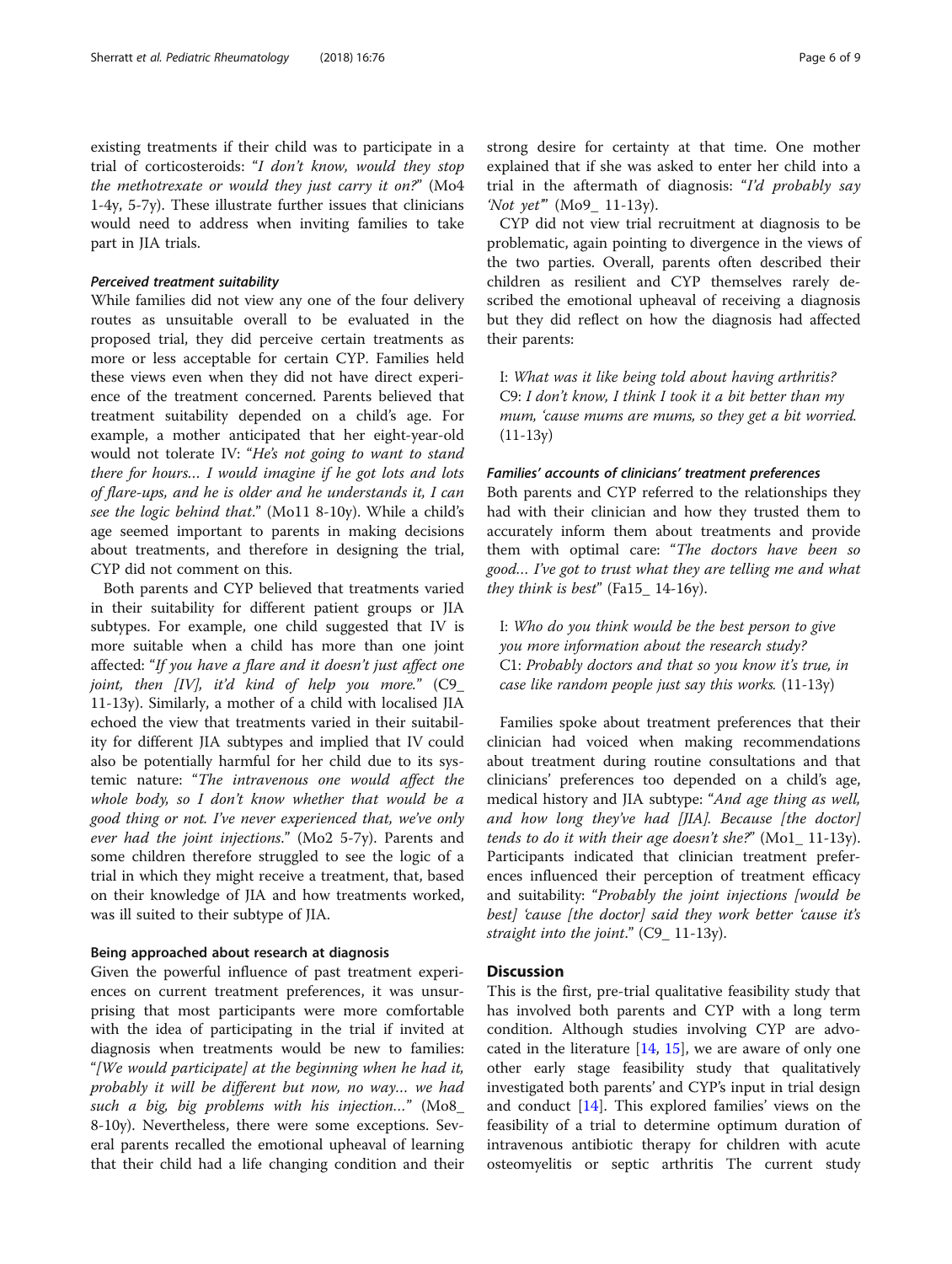recruited CYP with a long term condition, for whom trial participation can be especially challenging [\[15](#page-8-0)]. While much research has focused on deficits in patients' understanding of trials  $[4]$  $[4]$ , we found that parents and CYP were able to engage with the logic of the proposed trial and identify potential flaws in its design, despite the scenario being hypothetical [[28](#page-8-0), [29\]](#page-8-0). This suggests that pre-trial, qualitative feasibility studies with families can inform and optimise trial design, thereby aiming to avoid common recruitment pitfalls [\[3](#page-8-0), [4\]](#page-8-0), by drawing on the in-depth knowledge and insight families acquire in coping with a long term condition.

Contrary to previous research [\[30](#page-8-0)], we found that parents and CYP frequently differed in their willingness to participate in the proposed trial and in their treatment preferences. While CYP were more permissive towards the trial than parents, they sometimes identified concerns that parents did not raise. This also echoes a previous pre-trial feasibility study which found that patients with acute osteomyelitis or septic arthritis often downplayed the impact of the illness or focused on different issues to their parents [\[14](#page-8-0)]. Previous research has found that parents often adopt an executive or managerial role in their child's treatment and care [[31](#page-8-0)], working to identify, anticipate and meet their child's needs [\[32](#page-8-0)]. Based on this previous work and findings from the current study, we propose that CYP's permissiveness reflects their reliance upon their parents to protect them from harm and coordinate their care. CYP also trusted clinicians with their care and, unlike parents, they did not identify trial inconveniences (e.g. travel), which may have also contributed to their permissive orientation. Current guidance encourages recruiters to support families in sharing decisions regarding research [\[14](#page-8-0)]. Given that our study and others show that CYP can offer valuable input to trial design [\[14\]](#page-8-0), the viewpoints of both parents and CYP are likely to be valuable in informing and improving future paediatric clinical trials and clinical practice. The findings have helped us in developing recommendations for a proposed corticosteroid induction regimen trial (Table 3). Several of these recommendations

Table 3 Summary of the recommendations for the design of a future corticosteroid induction regimen trial in JIA

4. Trialists should consider methods of making a future trial more accessible to parents and children and young people, such as combining trial follow-up assessments with clinic appointments.

will be useful in developing future trials in JIA more broadly and in avoiding common recruitment pitfalls.

While families did not deem any single treatment as unsuitable to evaluate in the proposed trial, they believed that treatments needed to be tailored to CYP depending on factors such as age and JIA subtype. Previous experience of treatments also influenced such beliefs. Our findings indicate that where families have treatment preferences that are experience-based (e.g. trials evaluating established treatments), rather than anticipated (e.g. trials of treatments that are new to families), recruitment and randomisation is likely to be especially challenging [[33](#page-8-0)–[36](#page-8-0)]. This is pertinent as CYP with JIA receive treatments on repeated occasions [\[21\]](#page-8-0). Clinicians recruiting to such trials will need to be prepared to respond to questions from families who have previously experienced a particular treatment to be ineffective. Trialists should consider which treatment options can be evaluated in a trial and will be tolerated by CYP with JIA. Some trials may need to adapt the eligibility criteria or the treatments included to make the trial more acceptable to families. It is also currently unclear how decision-making about trial participation is managed within families when treatment preferences conflict; further research would be beneficial.

Families described how clinicians had shaped their treatment preferences via previous discussions about the suitability of different treatments, based on factors, such as a child's age and the number of joints affected. Such discussions are part of good care in routine clinical practice, but equally, when invited to consider participation in a trial, families cannot be expected to put aside knowledge they have previously gleaned from clinicians. While clinician and patient treatment preferences are often regarded as separate entities, our findings indicate that the two can be intertwined and that the influence of previous clinician-family discussions about treatments needs to be considered when communicating with families about trials. For example, clinicians will need to respond to families' concerns about using a treatment that clinicians may have previously told them was unsuitable. Indeed, clinicians and their treatment preferences can often be a considerable barrier to patient participation in paediatric trials [\[37](#page-8-0), [38](#page-8-0)]. Further qualitative work exploring clinicians' views of future JIA trials would help to address such potential difficulties.

Similar to previous research [[39\]](#page-8-0), we found that trial inconvenience, such as additional appointments, will also likely be a recruitment barrier for parents. Trialists will need to explore options to reduce burden, such as completing follow-up appointments by telephone or Skype, and arranging appointments at participants' convenience (e.g. out of school hours).

<sup>1.</sup> The views of parents and children and young people are important in informing trial design and conduct.

<sup>2.</sup> Although families may not deem one treatment as unsuitable overall, trialists need to establish whether all treatments are suitable for all patients with JIA. If this is not possible, amendments to the eligibility criteria or fewer treatments will be needed.

<sup>3.</sup> Further qualitative work should explore clinicians' views on a future corticosteroid induction regimen trial in JIA, to establish clinical equipoise and support for the trial.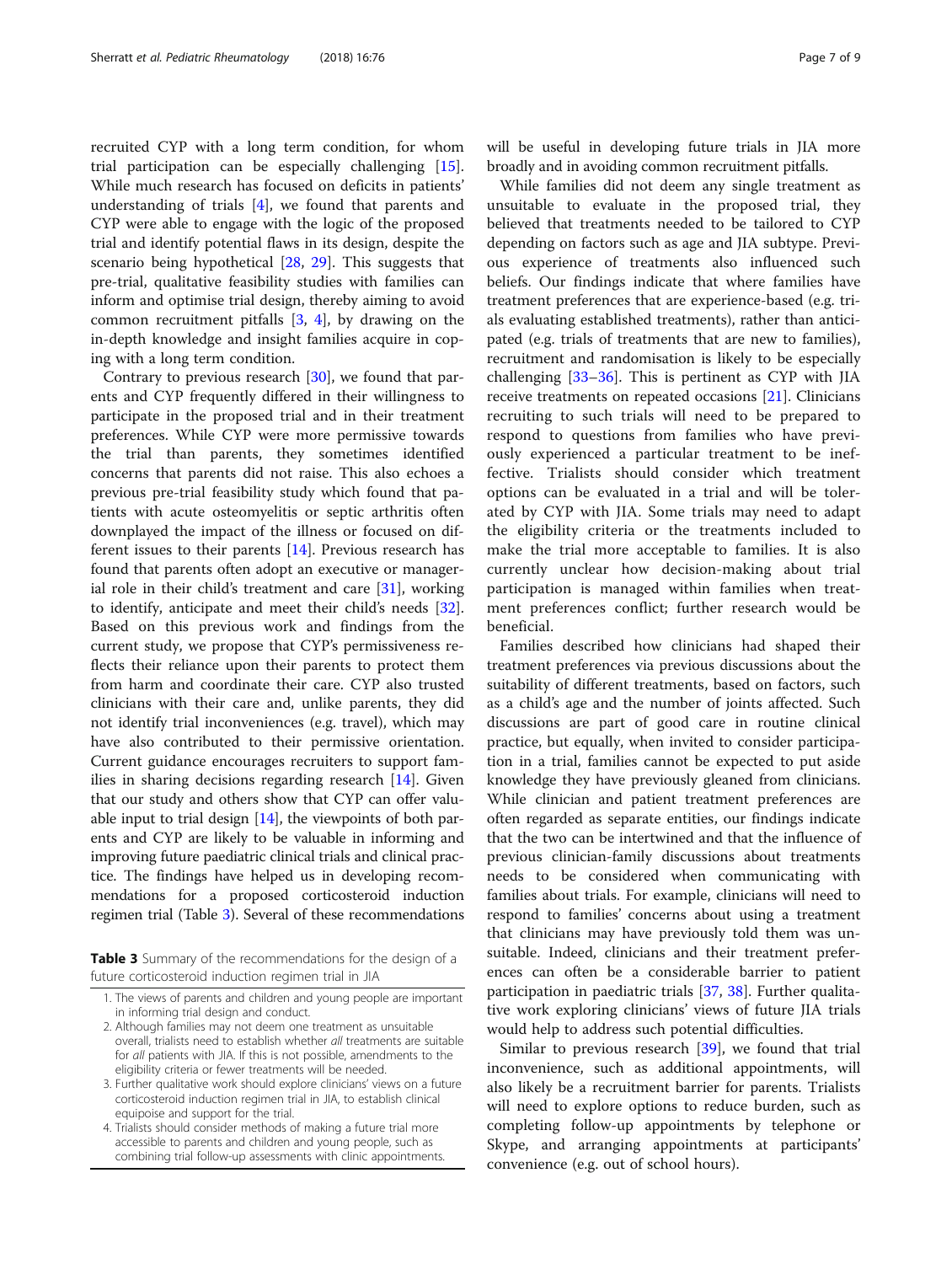<span id="page-7-0"></span>We interviewed socio-economically diverse families from across England with children of different ages and varied treatment experiences. While we had interview data from only one patient aged under 10 years, our sample did include parents of children aged 1–16 years. Additionally, we interviewed families of patients who had different sub-types of JIA and numbers of affected joints, although we did not actively sample for these clinical characteristics. In accessing the perspectives of CYP our approach is consistent with current guidance on including the voices of children in research [\[14\]](#page-8-0). Furthermore, the competence of chronically ill children in communicating about health related matters can often exceed their chronological age [[40\]](#page-8-0). We did not interview families with a JIA diagnosis who had not yet been treated with corticosteroids, and we acknowledge that the views of such families may differ markedly from our findings. However, interviewing families at diagnosis, but before corticosteroid treatment, would likely have been challenging, particularly given the difficulties families experience at this time [[41](#page-8-0)], which we also reported here. This study's sample size is typical and appropriate for a qualitative study given that the inferences drawn are not about prevalence or statistical distribution [[16\]](#page-8-0). Rather, our inferences concern the nature of families' perspectives and the value of these in informing the design of JIA trials. Similar to deliberative engagement methods [[42](#page-8-0)], we used stimulus materials (see Additional file 2: Appendix B) and discursive interviews to enable families to raise matters of importance to them, and for us to inform families about trials and clarify any key misunderstandings.

# Conclusion

This pre-trial qualitative feasibility study demonstrated that families could engage in the logic of a proposed trial in JIA and provide valuable input into trial design before further investment of resources. We identified potential barriers to recruitment for a corticosteroid induction regimen trial in JIA, divergent views between parents and CYP and areas for further exploration, including clinician treatment preferences. This study highlights the importance of including families in pre-trial feasibility work to illuminate barriers to recruitment and to inform strategies to improve informed consent and recruitment.

# Additional files

[Additional file 1:](https://doi.org/10.1186/s12969-018-0293-2) Appendix A. Topic quide for parents' qualitative interviews. (DOCX 28 kb)

[Additional file 2:](https://doi.org/10.1186/s12969-018-0293-2) Appendix B. Stimulus. (PUB 1131 kb)

#### Abbreviations

C: Child; CYP: Children and young people; Fa: Father; HTA: Health Technology Assessment; IACI: Intra-articular injection(s); IM: Intra-muscular injection; IMD: Indices of Multiple Deprivation; IV: Intravenous

methylprednisolone; JIA: Juvenile Idiopathic Arthritis; Mo: Mother; NIHR: National Institute for Health Research; SIRJIA: Steroid Induction Regimen for Juvenile Idiopathic Arthritis

### Acknowledgements

We would like to thank children and parents who took part in an interview and health professionals who helped to identify eligible families for the study. We would like to thank Katie Littler for her drawings and helping to design the interview stimulus materials, Alexandra Fewtrell for her input in designing the summary of results leaflet for families, and Gloria Nkoma and Ashley Jones for their input into the study set-up and progress.

### Ethical approval and consent to participate

A Research Ethics Committee in the North East of England (The North East – Newcastle and North Tyneside 2) approved this study (16/NE/0047). Informed consent was obtained from all participants in the study.

#### Funding

This study is part of the Steroid Induction Regimen for Juvenile Idiopathic Arthritis (SIRJIA) project and is funded by the National Institute for Health Research (NIHR) Health Technology Assessment (HTA) Programme (Ref: 14/167/01).

#### Availability of data and materials

The anonymised datasets used and/or analysed during the current study are available from the corresponding author provided appropriate approvals and governance permissions have been granted.

### Authors' contributions

EB and BY conceived the idea for the study and all authors contributed to the design of the study. FM, HF, and AR identified eligible potential participants for the study. FS and LR conducted the interviews. FS, LR and BY analysed the data. All authors contributed to the drafting of the paper, approved the final version, and agreed to be accountable for all aspects of the work.

### Consent for publication

Informed consent was obtained for all participants. As part of this, participants were informed that their data would be used in a study report but that it would not be identifiable to others.

#### Competing interests

The authors declare that they have no competing interest.

### Publisher's Note

Springer Nature remains neutral with regard to jurisdictional claims in published maps and institutional affiliations.

### Author details

<sup>1</sup>Department of Psychological Sciences, University of Liverpool, Whelan Building, Brownlow Hill, Liverpool L69 3GB, UK. <sup>2</sup>School of Healthcare, University of Leeds, Leeds, UK. <sup>3</sup>Great North Children's Hospital, Newcastle upon Tyne, UK. <sup>4</sup>Institute Cellular Medicine, Newcastle University, Newcastle upon Tyne, UK.<sup>5</sup> Clinical Research Division, Alder Hey Children's NHS Foundation Trust, Liverpool, UK. <sup>6</sup>Department of Paediatric Rheumatology Alder Hey Children's NHS Foundation Trust, Liverpool, UK. <sup>7</sup>Department of Women's and Children's Health, Institute of Translational Medicine, University of Liverpool, Liverpool, UK. <sup>8</sup>University Hospitals Bristol NHS Foundation Trust & Bristol Medical School, University of Bristol, Bristol, UK. <sup>9</sup>School of Medicine Dentistry and Biomedical Sciences, Queens University of Belfast, Belfast, UK.

# Received: 21 May 2018 Accepted: 13 November 2018 Published online: 04 December 2018

## References

1. Petty RE, Southwood TR, Manners P, Baum J, Glass DN, Goldenberg J, et al. International league of associations for rheumatology classification of juvenile idiopathic arthritis: second revision, Edmonton, 2001. J Rheumatol. 2004;31(2):390–2.